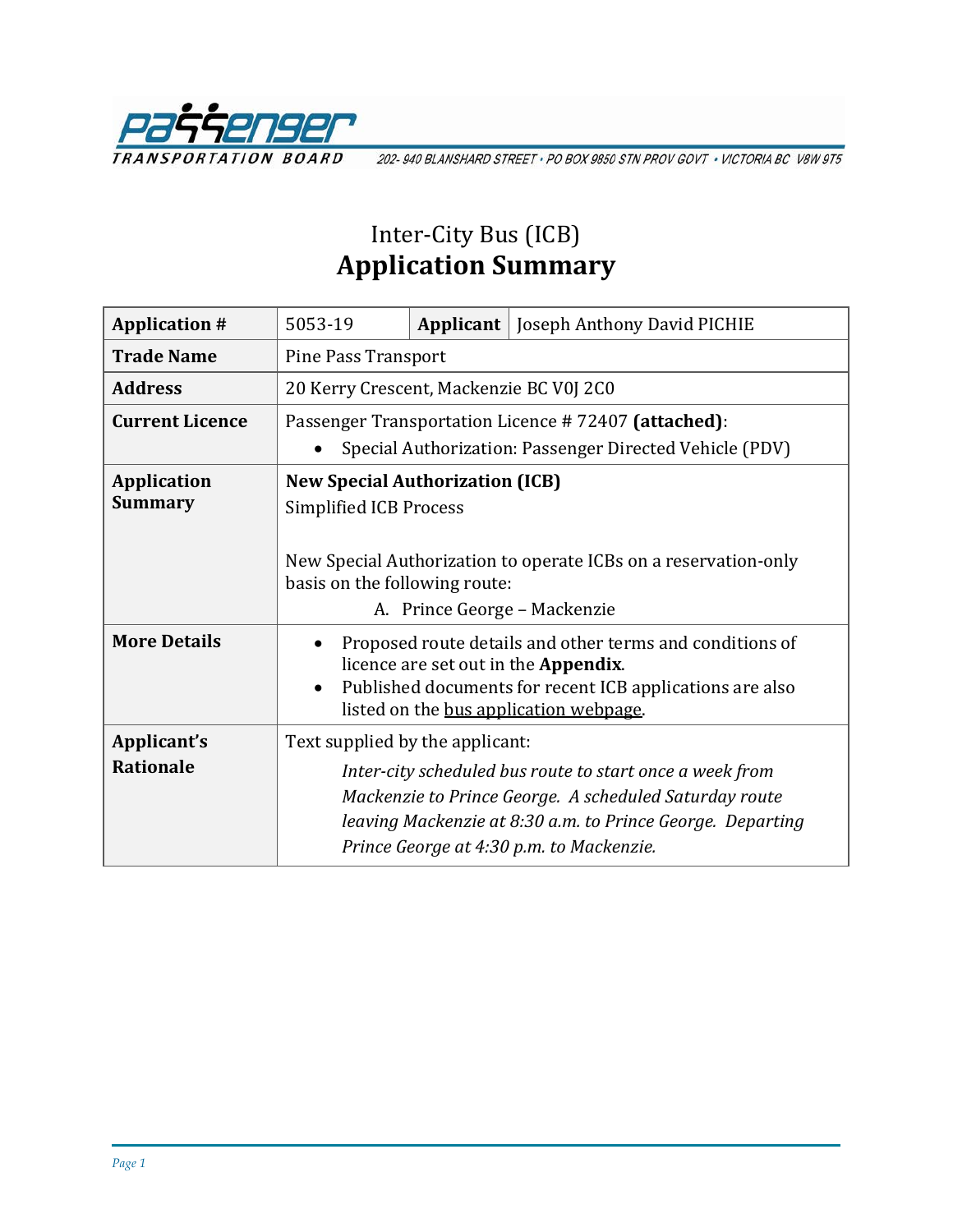### **Appendix**

### **Terms and Conditions Proposed by the Applicant**

The applicant seeks PT Board approval to operate inter-city buses under Special Authorization with terms and conditions set out in this appendix.

| <b>Special</b><br><b>Authorization</b> | <b>Inter-City Bus (ICB)</b>                                                                                                                                                                                                                                                                                    |                                                                                                                                                                                  |  |  |
|----------------------------------------|----------------------------------------------------------------------------------------------------------------------------------------------------------------------------------------------------------------------------------------------------------------------------------------------------------------|----------------------------------------------------------------------------------------------------------------------------------------------------------------------------------|--|--|
| <b>Terms &amp; Conditions</b>          |                                                                                                                                                                                                                                                                                                                |                                                                                                                                                                                  |  |  |
| <b>Services</b>                        |                                                                                                                                                                                                                                                                                                                |                                                                                                                                                                                  |  |  |
| Service                                | a) on a scheduled basis, and<br>b)                                                                                                                                                                                                                                                                             | Transportation of passengers must be provided:<br>in accordance with minimum frequencies and other terms and<br>conditions of licence that apply to the routes and route points. |  |  |
| Schedule                               | The licence holder must publish, in a manner accessible to the general<br>public, a schedule for each route with the time and location of each<br>stop, and must carry in each vehicle a copy of the schedule that the<br>vehicle is following.                                                                |                                                                                                                                                                                  |  |  |
| <b>Service Exception</b>               | Routes may only be operated on a "pre-booked" or "reservation<br>required" basis if the route points are:                                                                                                                                                                                                      |                                                                                                                                                                                  |  |  |
|                                        |                                                                                                                                                                                                                                                                                                                | a) designated as reservation required in the licence,                                                                                                                            |  |  |
|                                        | b)                                                                                                                                                                                                                                                                                                             | identified as pre-booked or reservation required in all current,<br>published schedule information, and                                                                          |  |  |
|                                        | c) available at all times for pre-booking or reservation on the<br>licensee's website.                                                                                                                                                                                                                         |                                                                                                                                                                                  |  |  |
|                                        | When these conditions are met and when no reservations have been<br>received for pick up or drop off at one or more points on the route by<br>the time service is scheduled to be provided, the licence holder has<br>the option of not providing service to those points that would otherwise<br>be required. |                                                                                                                                                                                  |  |  |
| <b>Alternative Points:</b>             | The licence holder may pick up or drop off passengers at any location,<br>municipality or unincorporated area that is between the terminating<br>points and along the highway corridors for the inter-city bus route<br>below.                                                                                 |                                                                                                                                                                                  |  |  |
| <b>Route A</b>                         |                                                                                                                                                                                                                                                                                                                |                                                                                                                                                                                  |  |  |
| <b>Terminating Point 1:</b>            |                                                                                                                                                                                                                                                                                                                | <b>City of Prince George</b>                                                                                                                                                     |  |  |
| <b>Terminating Point 2:</b>            |                                                                                                                                                                                                                                                                                                                | <b>District of Mackenzie</b>                                                                                                                                                     |  |  |
| Corridors:                             |                                                                                                                                                                                                                                                                                                                | Highway 97: Prince George - Mackenzie Junction<br>Highway 39: Mackenzie Junction - Mackenzie                                                                                     |  |  |
| <b>Route Points</b>                    |                                                                                                                                                                                                                                                                                                                | Minimum Trips (each direction)                                                                                                                                                   |  |  |
| <b>City of Prince George</b>           |                                                                                                                                                                                                                                                                                                                | 1 per week                                                                                                                                                                       |  |  |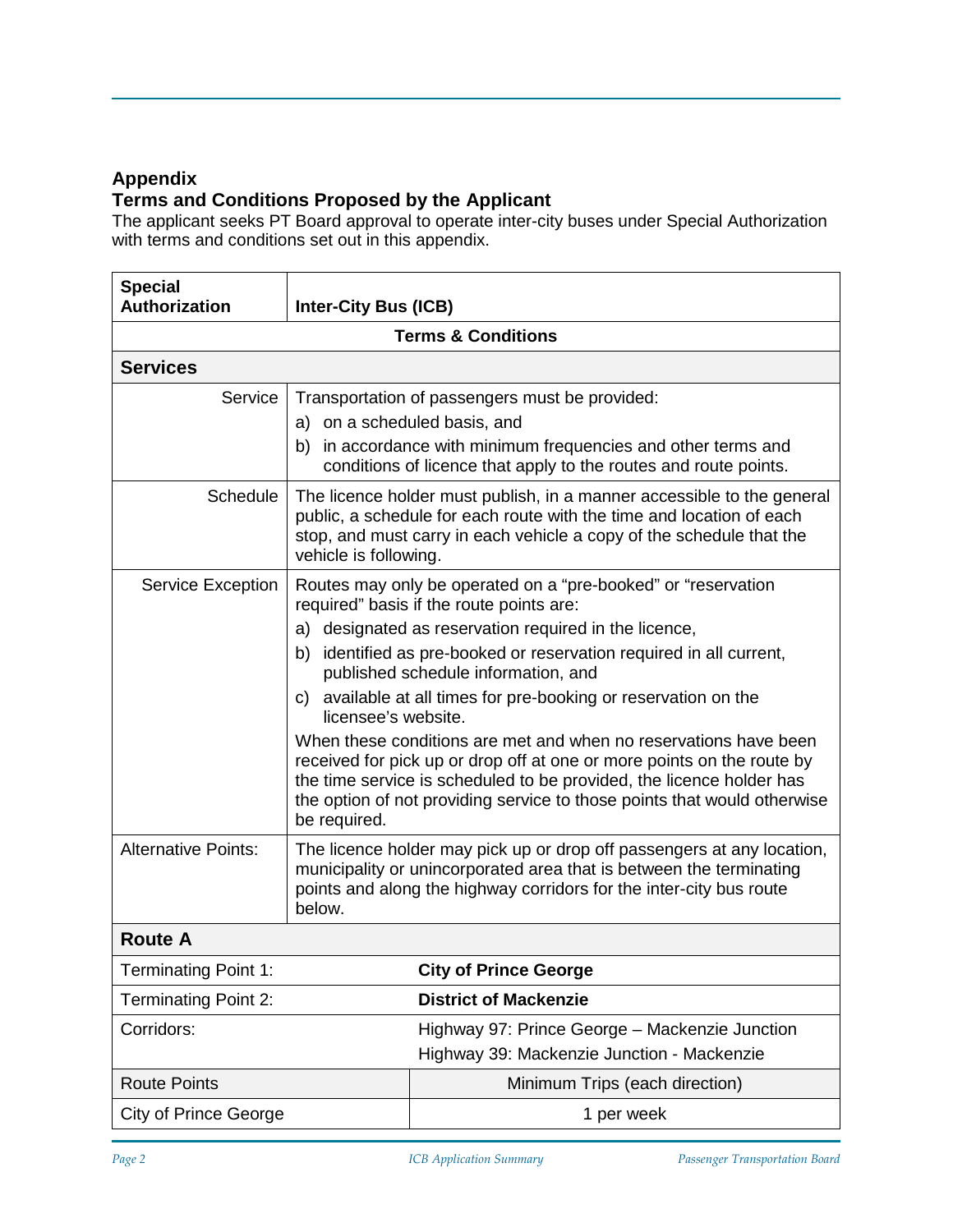| <b>Bear Lake</b>                             |                                                                                                                                                                       | 1 per week |
|----------------------------------------------|-----------------------------------------------------------------------------------------------------------------------------------------------------------------------|------------|
| McLeod Lake                                  |                                                                                                                                                                       | 1 per week |
| Mackenzie Junction                           |                                                                                                                                                                       | 1 per week |
| District of Mackenzie                        |                                                                                                                                                                       | 1 per week |
| <b>Other</b>                                 |                                                                                                                                                                       |            |
| Transfer of a<br>Licence                     | This special authorization may not be assigned or transferred except<br>with the approval of the Board pursuant to section 30 of the Passenger<br>Transportation Act. |            |
|                                              |                                                                                                                                                                       |            |
| <b>Publication of</b><br><b>Application:</b> | April 3, 2019                                                                                                                                                         |            |
| <b>Deadline for</b>                          | April 8, 2019                                                                                                                                                         |            |

**Submissions:**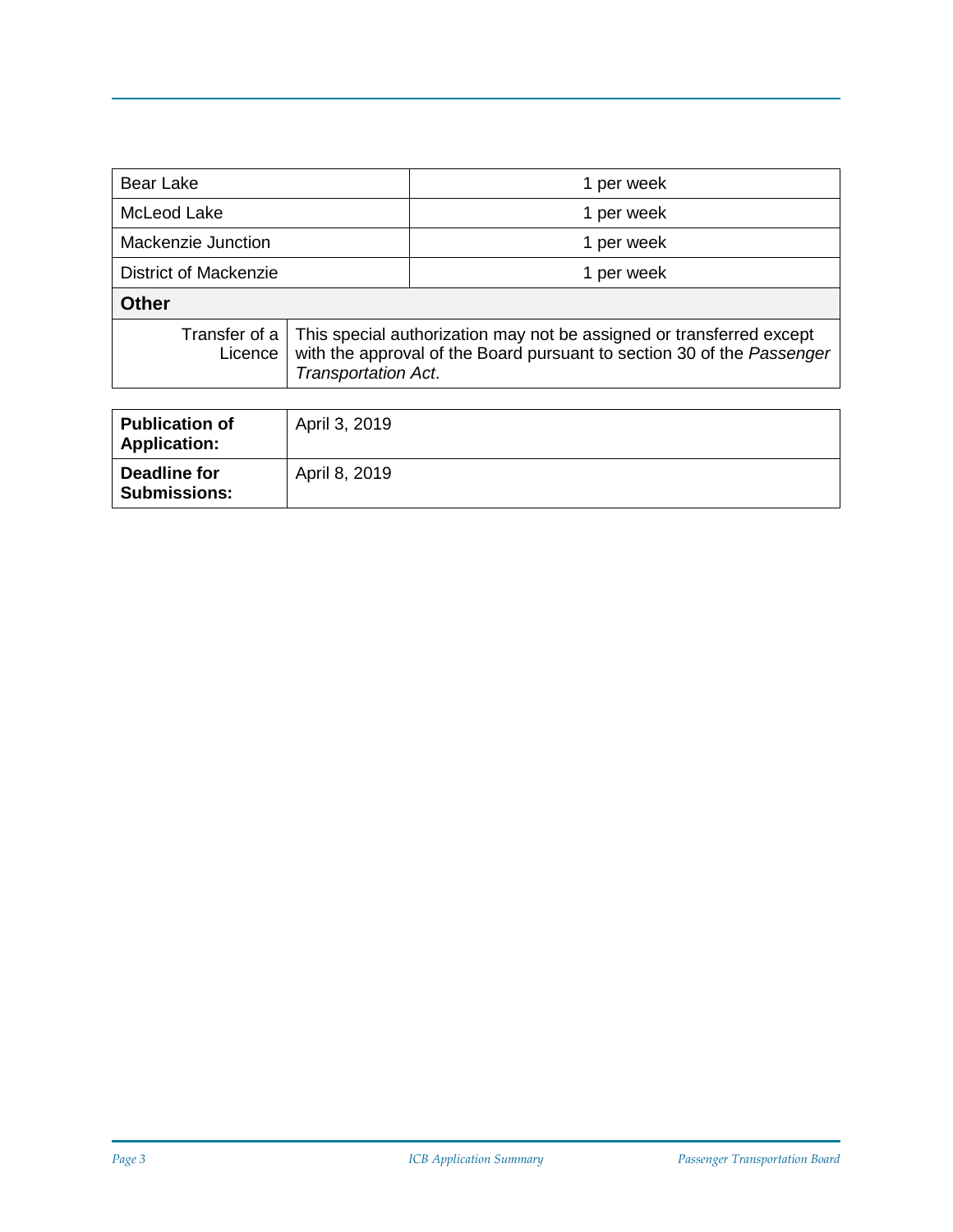

**PASSENGER TRANSPORTATION BRANCH MINISTRY OF TRANSPORTATION AND INFRASTRUCTURE**

# **LICENCE**

## **Passenger Transportation Licence**

Licence Holder: **PICHIE, JOSEPH ANTHONY DAVID** Licence Number: **72407 MACKENZIE, BC**

Trade Name(s): **MACKENZIE HOME & OFFICE SERVICES**

Licence Expires: **November 27, 2019**

#### **NOTICE TO LICENCE HOLDER**

**1. A copy of this licence document must be carried on the vehicle and be available at all times for Inspection.**

**2. The licence cancels all previous licences.**

**The Licence is a special authorization issued pursuant to the** *Passenger Transportation Act,*  **and in the case of an extra-provincial undertaking pursuant to the** *Motor Vehicle Act, 1987 (Canada),* **and is authorized to provide the passenger transportation services within the meaning of a special authorization, under the** *Passenger Transportation Act* **under the terms and conditions as specified below.**

| <b>Special</b><br><b>Authorization</b>      | <b>Passenger Directed Vehicle (PDV)</b>                                                                                                                                                                            |  |  |  |
|---------------------------------------------|--------------------------------------------------------------------------------------------------------------------------------------------------------------------------------------------------------------------|--|--|--|
| <b>Terms &amp; Conditions of Licence</b>    |                                                                                                                                                                                                                    |  |  |  |
| <b>Vehicles</b>                             |                                                                                                                                                                                                                    |  |  |  |
| Maximum Fleet Size:                         | 2 vehicles.                                                                                                                                                                                                        |  |  |  |
| <b>Vehicle Capacity</b><br>(Small shuttle): | The vehicle accommodates a driver and not less than 2 and not<br>more than 5 passengers.                                                                                                                           |  |  |  |
| <b>Services</b>                             |                                                                                                                                                                                                                    |  |  |  |
| Service 1                                   |                                                                                                                                                                                                                    |  |  |  |
| <b>Originating Area:</b>                    | Transportation of passengers may only originate from points in<br>Mackenzie and points along the highway 39 corridor to Prince<br>George and points east from highway 39 along highway 97<br>corridor to Chetwynd. |  |  |  |

Page 1 of 2 /

Issued at Coquitlam, British Columbia

Registrar, Passenger Transportation Branch